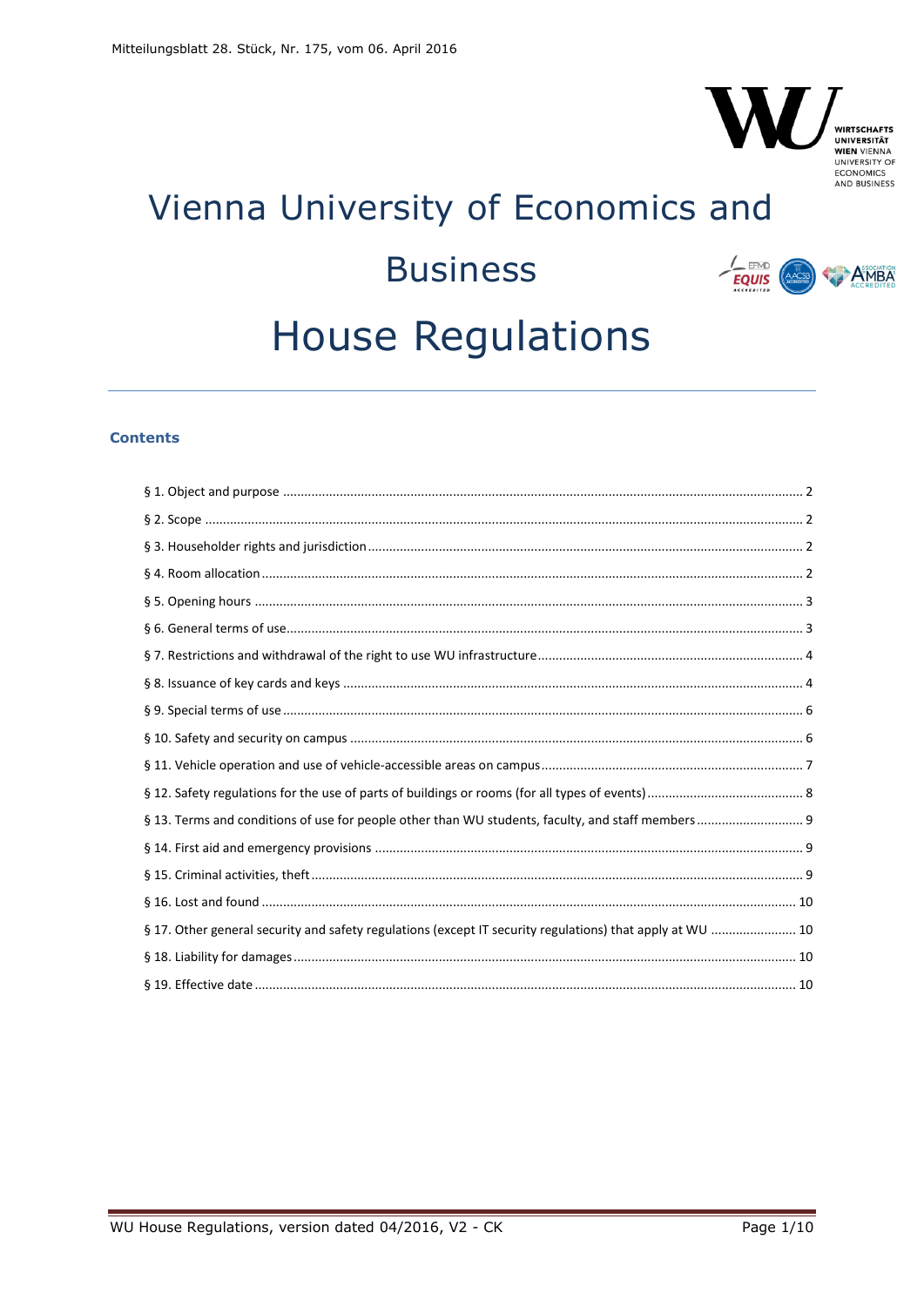Pursuant to § 22 (1) of the Universities Act 2002, the WU Rector's Council has passed the following House Regulations:

## <span id="page-1-0"></span>**§ 1. Object and purpose**

These House Regulations specify rules for the use of the rooms and facilities of Vienna University of Economics and Business (WU) and serve to ensure safety, security, and order in the interest of WU and all groups of people entitled to use its rooms and facilities as specified in § 2 (2) of this document.

## <span id="page-1-1"></span>**§ 2. Scope**

- (1) These House Regulations apply to all property, buildings, rooms, and facilities owned by WU or assigned to WU for the fulfillment of its tasks and responsibilities.
- (2) The WU House Regulations apply to all the groups of people entitled to use these premises and facilities, as specified below:
	- a) WU's units, officials, and representatives
	- b) WU faculty and staff members
	- c) Students
	- d) Persons in a contractual relationship with WU
	- e) Guests and visitors

## <span id="page-1-2"></span>**§ 3. Householder rights and jurisdiction**

(1) The Rector

and, acting on his or her behalf, the Vice-Rector responsible for infrastructure

shall exercise householder rights over WU.

- a) In addition, householder rights are also exercised by the head of Campus Management, the head of Security and Event Management, and
- b) WU department chairs, within the premises assigned to their units.

(2) Under householder's rights, persons may be expelled from WU's premises. Only the Rector or the Vice-Rector responsible for infrastructure may expel people from WU's premises for periods of more than one day.

(3) The persons specified under item (1) above may delegate the enforcement of such expulsions to WU security staff or other authorized persons.

(4) The Vice-Rector in charge of WU's infrastructure is responsible for all decisions made under these House Regulations.

(5) The Vice-Rector responsible for infrastructure may delegate more far-reaching responsibilities to the head of Campus Management and/or the head of Security and Event Management.

## <span id="page-1-3"></span>**§ 4. Room allocation**

(1) The Vice-Rector responsible for infrastructure assigns WU's buildings, rooms, and facilities to WU's academic and service units, representative groups, and other users, subject to availability and in accordance with the applicable laws and regulations.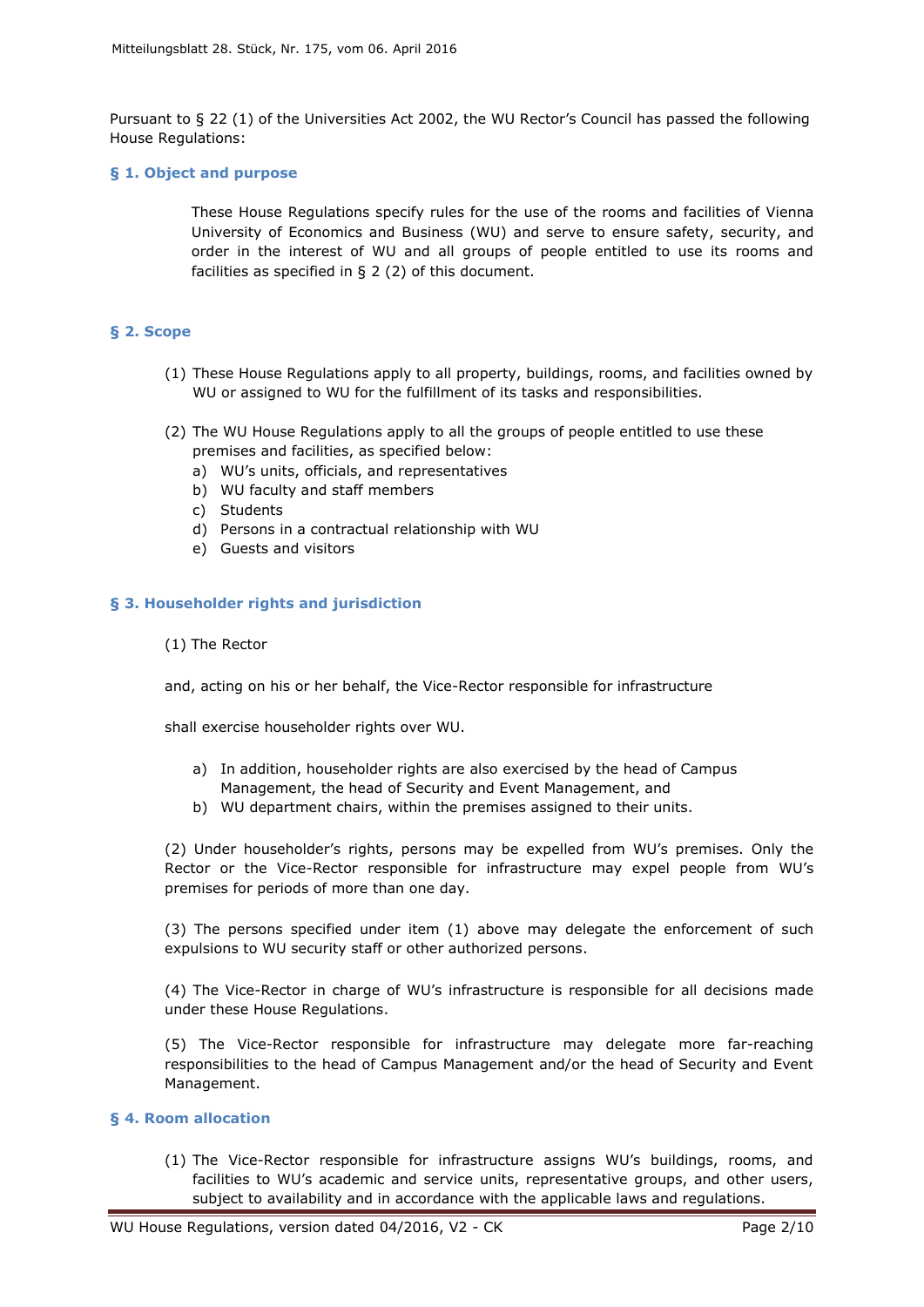- (2) Applications for room allocation or re-allocation have to be submitted to the head of Campus Management. If the head of Campus Management approves, applications are then submitted to the Vice-Rector for final approval.
- (3) The Vice-Rector for infrastructure, the head of Campus Management, or a person authorized by them may carry out inspections at any time to ensure the proper use of rooms. If rooms are used improperly, proper use must be restored immediately or the right to use the rooms in question may be revoked.

## <span id="page-2-0"></span>**§ 5. Opening hours**

- (1) The opening hours of WU's buildings are set by the Rector's Council. Opening hours may vary from building to building.
- (2) If, in exceptional cases, special circumstances require that courses, exams, academic events, academic ceremonies, or other events be held in buildings outside of the regular opening hours, the person in charge of the event must obtain written approval from the Vice-Rector responsible for infrastructure no later than one week before the event is scheduled to take place.
- (3) Within the general regulations set by the Rector's Council, the heads of WU's academic and other units are free to specify individual opening hours for their respective units. In accordance with the respective unit's tasks and responsibilities, these opening hours have to be set in such a way that the rooms and the equipment allocated to the unit can be used as efficiently as possible for their intended purpose.
- (4) As a rule, outside of opening hours, buildings may only be entered by WU employees, visiting professors, external lecturers, officials of the Austrian Students' Union (ÖH), and employees of commercial operations run by ÖH for work-related or administrative purposes.
- (5) Pursuant to § 89, line 3 of the Labor Relations Act (*Arbeitsverfassungsgesetz*, ArbVG), staff council members shall be granted access to all rooms that fall under the scope of the Labor Relations Act.

## <span id="page-2-1"></span>**§ 6. General terms of use**

- (1) Persons entitled to use WU's rooms and facilities are obligated to act in such a way that WU is able to fulfill its tasks and responsibilities as efficiently as possible.
- (2) All users of WU's premises, buildings, and rooms are obligated to exercise the utmost care and use these resources in a way that is economical, sustainable, and resource friendly. Users are also obligated to take care to avoid any damage, particularly damage due to fire, theft, or vandalism, and to make careful and proper use of WU's facilities and technical equipment.
- (3) When leaving a room, users are obligated to lock the room if unauthorized access would otherwise be possible. In addition, all windows must be closed and all electric appliances turned off, unless this would impair the proper use of the facilities in question. In the case of classrooms, the respective course instructor is responsible for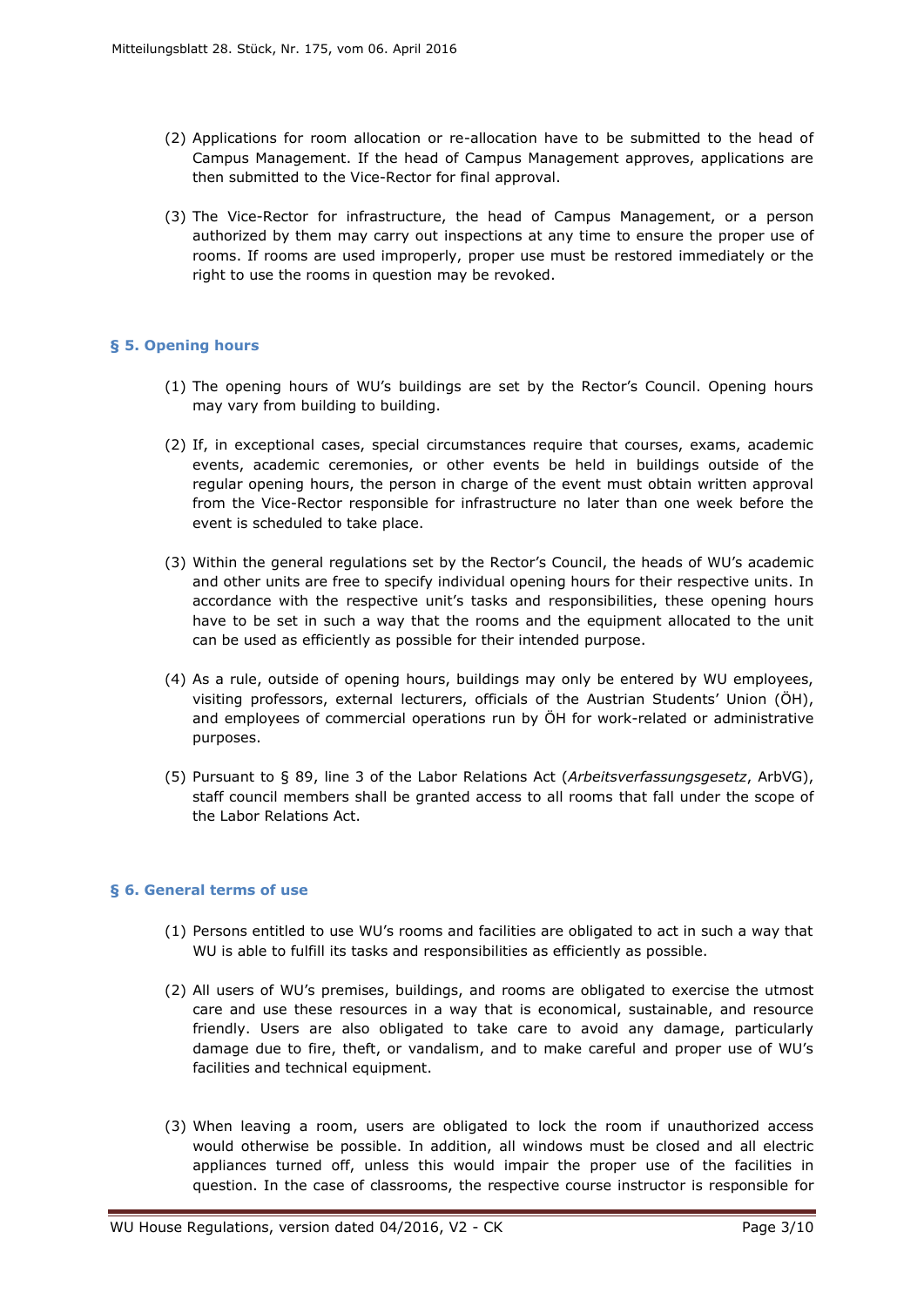ensuring that these steps are taken, with the exception of locking the room. Without exception, any audio or video recordings of classes must be approved by the course instructor.

- (4) Users of WU's rooms, facilities, and buildings are obligated to immediately report any defects or damage to infrastructure to Facility Management. Defects of or damage to IT or audiovisual equipment must be reported to IT-SERVICES. Outside of office hours, problems regarding the functionality of WU's infrastructure must be reported to WU's security personnel.
- (5) All persons on Campus WU may only enter those parts of the campus grounds and, in particular, those building areas and rooms on Campus WU which they are authorized to enter, and only during the designated times when they are authorized to enter them.
	- a) Any areas, buildings, or rooms that are closed or designated as closed may only be entered by authorized users (i.e. usually authorized key card holders).
	- b) Persons who gain unauthorized access to areas that are closed or designated as closed by illegal or fraudulent means or by stealth may not only face consequences under criminal, labor, and civil law, but may also be barred from using WU's facilities pursuant to § 7 of these Regulations.

#### <span id="page-3-0"></span>**§ 7. Restrictions and withdrawal of the right to use WU infrastructure**

(1) Notwithstanding the possibility of expelling persons from WU premises as specified in § 3, the following regulations also apply:

In the interest of proper and orderly operations, the rights of individual persons to use WU's facilities may be restricted by barring them from entering specific rooms, buildings, or premises in cases of a perceived threat to safety and order at WU. Such expulsions and restrictions may be imposed by the following persons:

- a) Department chairs or heads of other WU units, within the premises of the respective unit
- b) Course instructors or persons in charge of other events, particularly to ensure order and safety in overcrowded auditoriums or classrooms
- c) The Library Director, within the premises of the WU University Library
- d) Officials of the Austrian Students' Union (ÖH) at WU, within ÖH premises
- e) WU security officers, in cases of imminent danger, if the head of Campus Management or the head of Security and Event Management is not immediately available or if immediate action must be taken to ensure safety and avert imminent threats

Any restrictions of usage rights imposed pursuant to items a) to d) must be reported to the heads of Campus Management and Security and Event Management.

(2) All of these measures are limited in duration and remain in effect for one day. Extended expulsions may be imposed pursuant to § 3 (2) of these Regulations.

#### <span id="page-3-1"></span>**§ 8. Issuance of key cards and keys**

- (1) Key cards are issued
	- a) To new WU employees by the Personnel Office
	- b) To visiting professors and guests by the individual departments to which they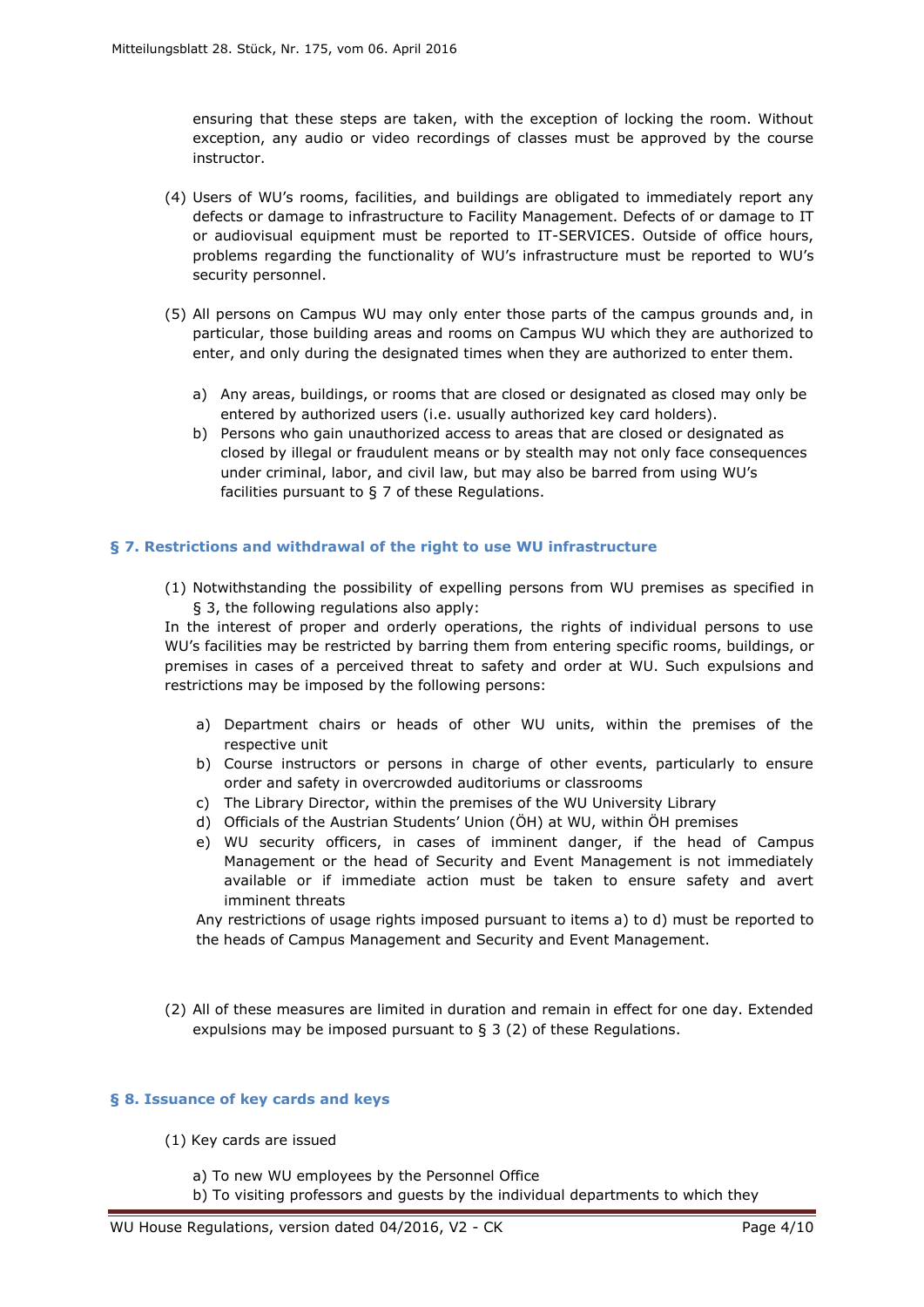are assigned

- c) To students by the Study Service Center
- d) To external library users by library staff
- (2) Security and Event Management is responsible for the administration of WU's access control system and can delegate responsibility for issuing key cards in certain areas (e.g. staff councils, ÖH students' union, key cards for visitors, guests, and delivery personnel, or special key cards) to an external security services provider or act itself as the exclusive issuer of key cards in these areas.
- (3) Emergency and maintenance keys are issued by Security and Event Management.
- (4) All key card users have to confirm receipt of their key card with their signature. With their signature, key card users acknowledge that they:
	- a) May not under any circumstances hand over the key card or key to third parties
	- b) May not have any copies made of the key(s)
	- c) Must report theft or loss of the key to the police and submit the police report to Security and Event Management immediately
	- d) Must make a security deposit, if applicable
	- e) Must immediately and upon their own initiative return their key card or key to the unit which issued it at the end of their employment at WU
	- f) Must cover any additional expenses caused as specified under item 5
- (5) New keys or replacement keys may only be commissioned by Security and Event Management. In the event of loss due to gross negligence or in repeated instances of loss which make it necessary to modify the locking systems to guarantee security, the expenses incurred can be reclaimed from the key user responsible for the loss (compensations are limited to the amount of the actual expenses incurred). These regulations apply analogously to key cards.
- (6) In the event of unauthorized use of keys or key cards or cases where keys or key cards have been handed over to third parties (pursuant to  $\S 8 (4)$  item a), WU is entitled to demand the return of the access medium and/or block digital access media (e.g. key cards) without additional notice or information.
	- a) If the holder fails to relinquish his or her key after receiving two written requests to do so and within three weeks of delivery of the second written request, WU is entitled to replace all locks, keys, and/or digital access media affected at the key holder's expense.
	- b) If the key/key card holder is not a WU employee or student or is a company, WU is entitled to replace all locks, keys, and/or digital access media affected at the key holder's expense (pursuant to  $\S$  8 (6) item a) after only one written request (and after expiration of a three-week period after delivery of said request). In the event of repeated infractions, no written request is required for the above to apply. Digital access media can be blocked without written notice if the medium is used inappropriately or not returned in time.
	- c) Once a key card is blocked, the duration depends on the type of infraction committed.
	- d) Keys or key cards are blocked or returned by the Security and Event Management Office, upon the initiative of the Vice-Rector responsible for infrastructure, or by the appropriate representative as defined by the Rules of Procedure of the Rector's Council. If the holder is a WU employee, keys or key cards are blocked or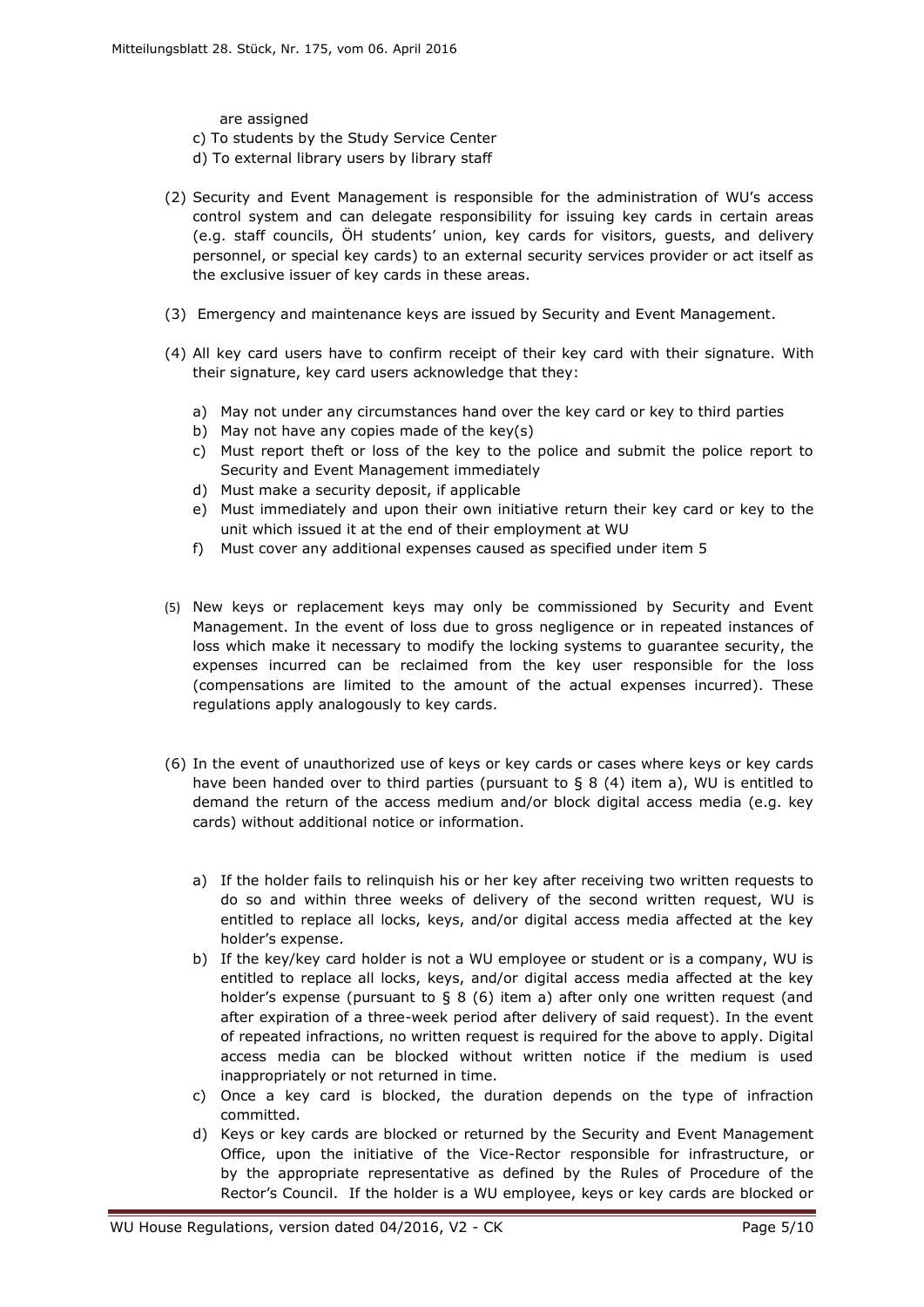returned by the Vice-Rector responsible for human resources or by the appropriate representative as defined by the Rules of Procedure of the Rector's Council. Key or key cards can also be returned by the Study Service Center (SSC) for students or the Personnel Office for employees.

- e) Keys or key cards can be fully or partially blocked or withdrawn for a limited period of time in the event of unauthorized use or if given to a third party (pursuant to § 8 (4) item a) for up to two weeks for the first infraction and up to four weeks in the event of repeated infractions. These maximal durations apply only to WU employees and students.
- f) WU is entitled to charge a processing fee for reactivating or reissuing key cards or keys.
- g) The current amount of these processing fees is indicated on the WU website (Campus Management)

The Security and Event Management Office is responsible for implementing the regulations stipulated under § 8 of these House Regulations, and is therefore also responsible for the administration of keys, key cards, and any other access media.

## <span id="page-5-0"></span>**§ 9. Special terms of use**

- (1) WU's buildings, rooms, inventory, and equipment are to be used with the utmost care and economy of resource use. In particular, users of WU's infrastructure must not:
	- a) Cause unnecessary noise that disrupts the university's normal operations or engage in offensive or improper behavior
	- b) Litter in or soil rooms, hallways, and staircases, deface walls, or leave waste outside of the designated containers
	- c) Smoke on campus, except in specifically designated smoking areas or rooms
	- d) Remove or damage signs required for guaranteeing safety and order on campus (e.g. signs indicating safety equipment, emergency exits, etc.)
	- e) Bring any animals to campus, except guide or assistance dogs
	- f) Sell any goods or services on WU premises, unless a special permit or authorization has been obtained from the head of Campus Management
	- g) Carry out any monetary collections, unless they have been approved by Campus Management and are intended for charitable purposes
- (2) Procurement Management must be notified of any new, additional inventory brought to WU immediately and in writing, specifying the name or designation by which the article is commonly known in the market.
- (3) The designated notice boards and poster displays must be used for any notices and posters that are put up. In addition, the regulations specified in the WU Advertising Directive (*Werberichtlinie*) apply.
- (4) Businesses established pursuant to the Students' Union Act 1973 (*Hochschülerschaftsgesetz*), as amended, are entitled to use WU infrastructure in accordance with the applicable legal provisions.

## <span id="page-5-1"></span>**§ 10. Safety and security on campus**

(1) All persons entering Campus WU are to behave in such a way as to make sure that other persons are not annoyed or put at risk, e.g. by noise, alcohol consumption, narcotic and prescription drug abuse, or unpleasant smells.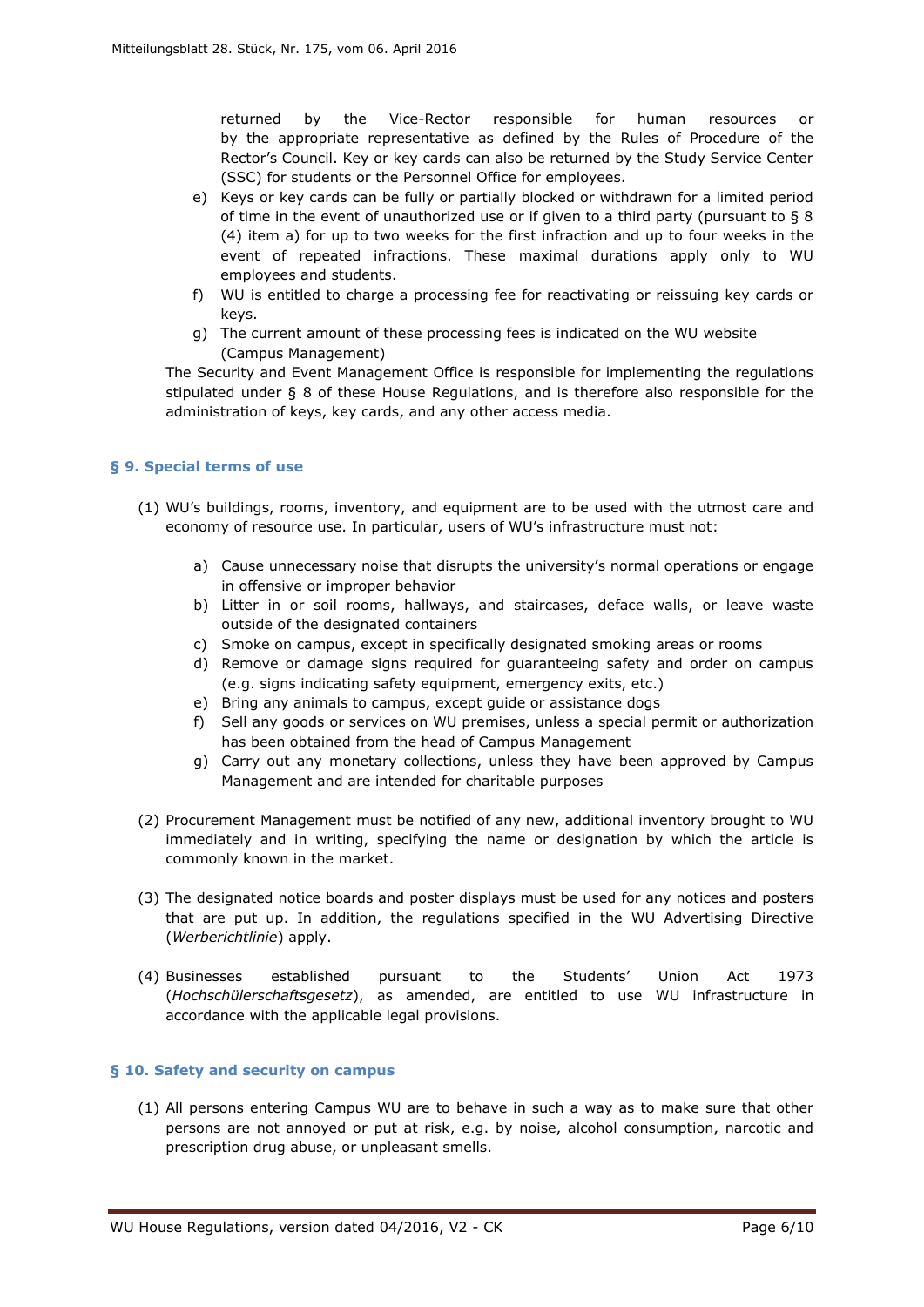- (2) Video surveillance and video recordings are carried out in accordance with the applicable regulations, data protection provisions, other laws, and the applicable operational agreement, in order to guarantee the safety of everyone on Campus WU.
- (3) Carrying weapons of any kind is strictly prohibited on WU premises, even for holders of official permits. This regulation does not apply to police officers on duty or holders of a written permit issued by the Rector's Council.
- (4) Erecting or depositing objects on campus or transporting any materials or substances onto campus is prohibited unless these activities are carried out by WU employees as part of their work or are required for events, if no other security and safety regulations are violated, and if there are no safety risks to persons. In any case, such activities require prior approval by Campus Management, specifically Security and Event Management. All relevant information, regulations, and application forms are available from the WU website.
- (5) Bicycles and other large non-motorized vehicles, as well as motor vehicles and combustion engines of any kind may not be operated in, taken into, or left inside of buildings. Bike garages and bike parking spaces are available for parking bicycles.
- (6) Any instructions given by security personnel must be followed.

## <span id="page-6-0"></span>**§ 11. Vehicle operation and use of vehicle-accessible areas on campus**

- (1) The operation of any vehicles (bicycles, passenger cars, trucks, skateboards, roller skates, etc.) is permitted only in designated areas.
	- a) As a general rule, no vehicles are permitted on the main boulevard crossing the campus from east to west. This means that cycling and similar activities are not allowed. The main boulevard is a pedestrian area that may only be used by certain types of vehicles in special cases (delivery and service vehicles).
	- b) Human-powered kick scooters are exempt from these regulations.
- (2) Austrian traffic regulations (*Straßenverkehrsordnung*, StVO) apply throughout Campus WU.
- (3) Emergency, service, and delivery vehicles are exempt from the applicable restrictions on vehicle use.
- (4) Security and Event Management can issue special driving permits. General or case-specific terms and conditions may apply to these permits.
- (5) Bicycles and similar vehicles may only be parked in designated areas (bike parking spaces/garages). If necessary for maintaining safety and order on campus, bicycles and other vehicles, skateboards, roller skates, etc. may be removed without notice at the owner's/user's expense, especially in cases of imminent danger (e.g. if the vehicles block or obstruct emergency escape routes, etc.).
- (6) Parking garage and loading dock
	- a) The parking garage regulations apply to all drivers who access and leave their vehicles in the parking garage.
	- b) Garage users can enter and exit the parking garage via surface-level accesses P1 through P4, which lead directly to the Campus WU grounds.
	- c) Only garage users, technical service staff, and employees who perform workrelated tasks are allowed to enter the garage. These regulations apply analogously to the loading dock and the corresponding access ramps.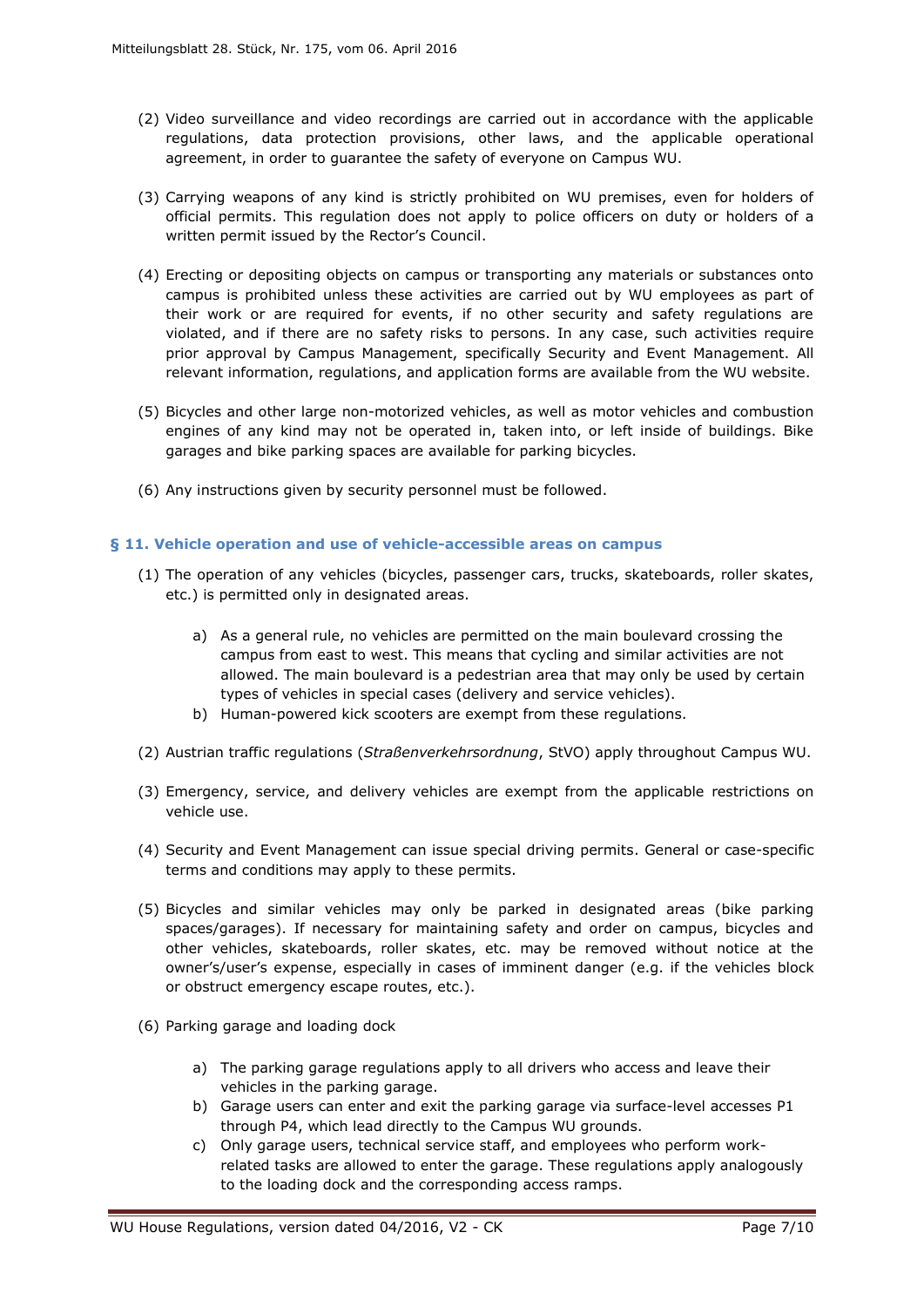- d) No vehicles may be parked in the loading dock and garage access areas, unless the driver has been explicitly authorized by WU security personnel to park there in exceptional cases.
- e) Delivery and cargo handling vehicles may only access the loading dock upon prior approval by Security and Event Management (additional terms and conditions may apply). Access to the loading dock is limited to the time required for loading and unloading goods and materials.
- (7) Bicycle parking spaces and bike garages
	- a) Bicycle parking spaces are specially designated and reserved for parking bicycles or bicycle-like vehicles (as defined by the StVO traffic regulations) free of charge for limited periods of no longer than one day.
	- b) Bike garages are available to authorized users who hold an individual key card. Each authorized user can store one bicycle or bicycle-like vehicle (as defined by the StVO traffic regulations) in a bike garage.
	- c) No objects or vehicles other than those specified under items a. and b. above may be parked or stored in the bike garages or on bike parking spaces. WU reserves the right to have such objects or vehicles removed and stored elsewhere without notice and at the owner's expense.

# <span id="page-7-0"></span>**§ 12. Safety regulations for the use of parts of buildings or rooms (for all types of events)**

- (1) If maximum occupancy figures are given for specific events, parts of buildings, or rooms, these maximum occupancy limits must not be exceeded.
- (2) The use of fire and open flame devices is permitted only with a written permit and in compliance with special terms and conditions specified by Security and Event Management.
- (3) The basic furnishings and equipment, in particular the number and layout of available seats, may only be changed with written approval by Security and Event Management.
- (4) Transporting devices, structural elements, posters, pull-up banners, and the like onto campus and erecting them there is only permitted if all applicable fire safety regulations are complied with, all escape routes and passages are kept unobstructed, and if written approval has been obtained from Security and Event Management.
- (5) Escape routes and passages must be kept unobstructed at all times.
- (6) No combustion engines of any kind may be transported onto campus and used on WU premises, except the parking garage and the garage access ramps.
- (7) Any instructions given before and during events by Security and Event Management staff and WU security personnel must be followed.
- (8) All applicable rules, regulations, and requirements must be complied with, particularly the following:
	- a) The WU Fire Safety Regulations
	- b) The Vienna Events Act (*Wiener Veranstaltungsgesetz*)
	- c) Rules and regulations specified by the appropriate municipal department (notifications and approvals issued by municipal dept. MA36)
	- d) The WU Library Regulations and the WU Library IT Terms and Conditions of Use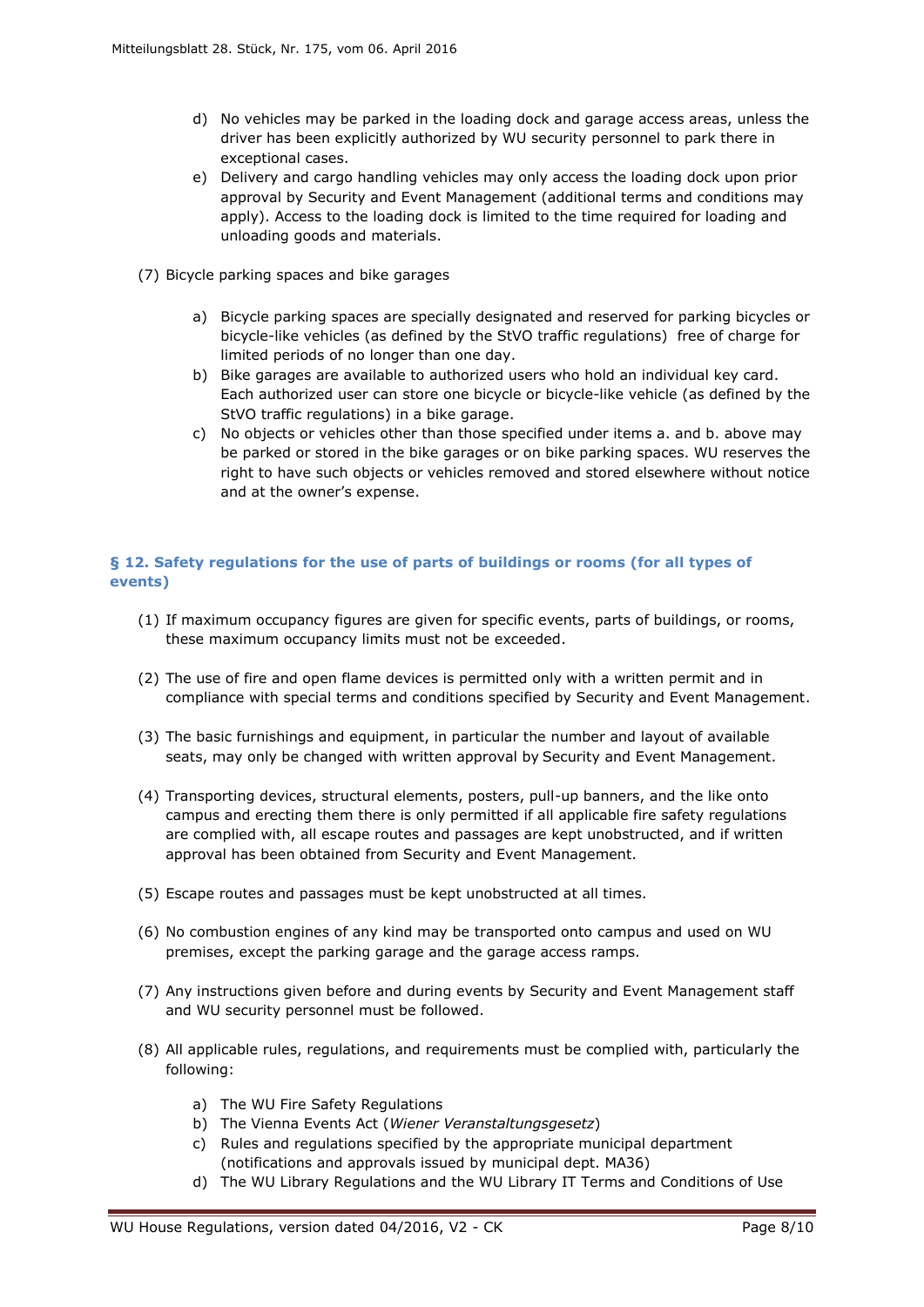- e) The terms and conditions for reserving and using classrooms and study rooms
- f) The applicable IT-related directives
- (9) Additional binding regulations may also be specified in the WU Fire Safety Regulations.

## <span id="page-8-0"></span>**§ 13. Terms and conditions of use for people other than WU students, faculty, and staff members**

- (1) For any use of rooms by persons other than WU students, faculty, and staff members, an application must be submitted to Campus Management in advance.
- (2) Campus Management is obligated to reject applications filed pursuant to (1) above if there is reason to assume that the activities applied for would impair WU's teaching and research activities or affect order, security, and safety on campus.
- (3) Fees apply to any uses pursuant to (1) above. The fees are set by Campus Management and include, in any case, compensation for electricity, cleaning, and heating costs incurred and adequate remuneration for staff used outside of regular working hours. In the case of events, fees may also be payable in advance.
- (4) The event organizer is responsible for maintaining order, safety, and security before, during, and after the event and for ensuring compliance with the WU House Regulations, WU Fire Safety Regulations, all applicable regulations and requirements specified by the law and by public authorities, and any additional conditions, requirements, and regulations that may apply.
- (5) Improper use of WU's facilities by persons other than WU faculty, staff, and students or violations of the WU House Regulations will result in withdrawal of the right to use WU infrastructure.

## <span id="page-8-1"></span>**§ 14. First aid and emergency provisions**

- (1) In the event of a medical emergency, an ambulance, WU security personnel, and a trained first aid provider must be notified at once. First aid kits and defibrillators are available at specially indicated locations for immediate emergency treatment.
- (2) In cases of immediate danger, the heads of Campus Management, Security and Event Management, and Facility Management are specifically authorized and obligated to take all necessary steps for averting any danger and damage to WU. The Rector's Council must be notified immediately in such cases.

# <span id="page-8-2"></span>**§ 15. Criminal activities, theft**

- (1) The police, the Rector's Council, and the head of Security and Event Management must be notified in the event of suspected criminal behavior. Any criminal activities must be reported to the police and to WU (by means of a report form).
- (2) In the event of imminent danger, the WU security center must be notified by telephone (extension 4000) to provide help and assistance within the scope of its legal mandate.